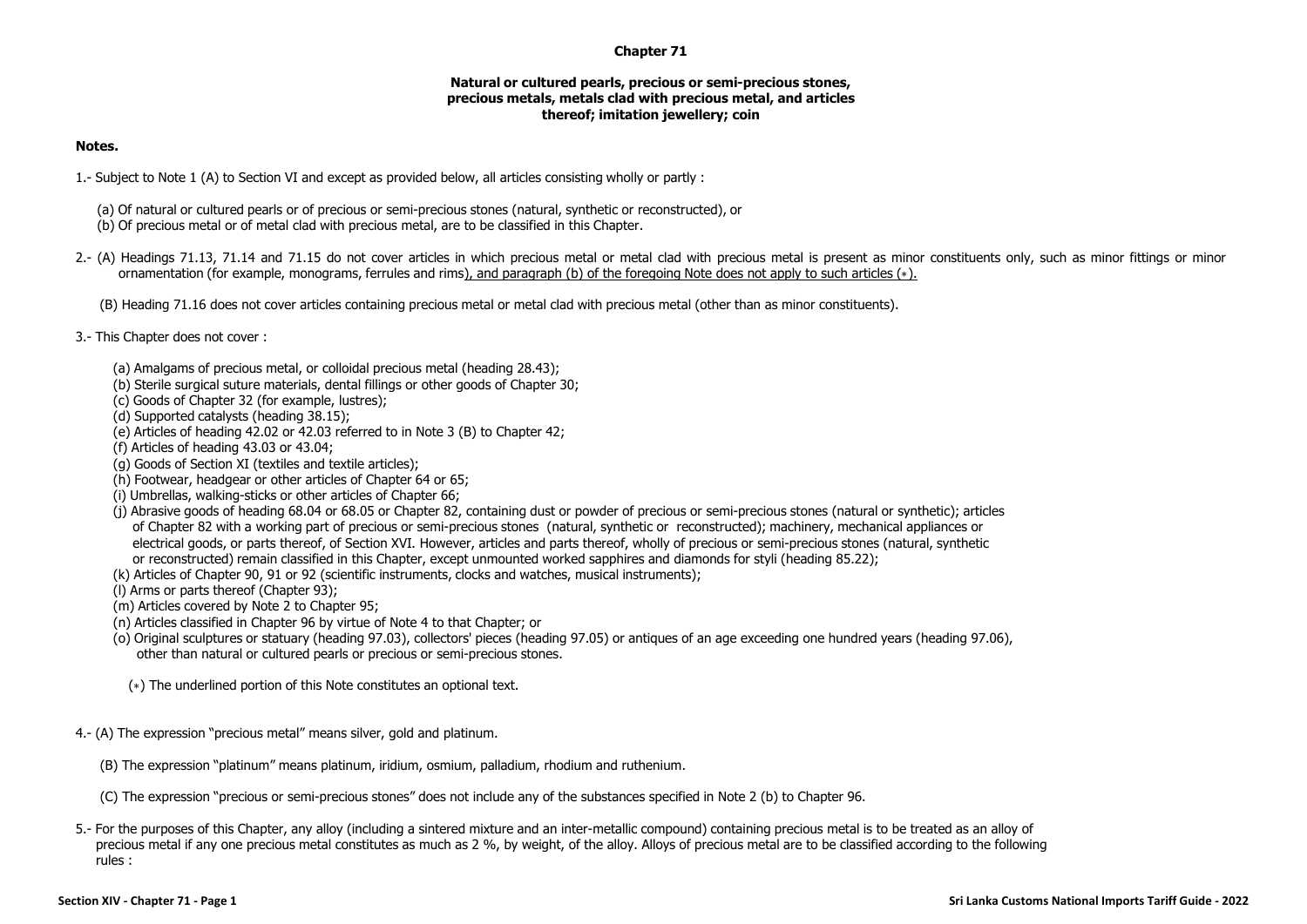(a) An alloy containing 2 % or more, by weight, of platinum is to be treated as an alloy of platinum;

(b) An alloy containing 2 % or more, by weight, of gold but no platinum, or less than 2 %, by weight, of platinum, is to be treated as an alloy of gold;

(c) Other alloys containing 2 % or more, by weight, of silver are to be treated as alloys of silver.

- 6.- Except where the context otherwise requires, any reference in the Nomenclature to precious metal or to any particular precious metal includes a reference to alloys treated as alloys of precious metal or of the particular metal in accordance with the rules in Note 5 above, but not to metal clad with precious metal or to base metal or non-metals plated with precious metal.
- 7.- Throughout the Nomenclature the expression "metal clad with precious metal" means material made with a base of metal upon one or more surfaces of which there is affixed by soldering, brazing, welding, hot-rolling or similar mechanical means a covering of precious metal. Except where the context otherwise requires, the expression also covers base metal inlaid with precious metal.

8.- Subject to Note 1 (A) to Section VI, goods answering to a description in heading 71.12 are to be classified in that heading and in no other heading of the Nomenclature.

9.- For the purposes of heading 71.13, the expression "articles of jewellery" means :

- (a) Any small objects of personal adornment (for example, rings, bracelets, necklaces, brooches, earrings, watch-chains, fobs, pendants, tie-pins, cuff-links, dress-studs, religious or other medals and insignia); and
- (b) Articles of personal use of a kind normally carried in the pocket, in the handbag or on the person (for example, cigar or cigarette cases, snuff boxes, cachou or pill boxes, powder boxes, chain purses or prayer beads).

These articles may be combined or set, for example, with natural or cultured pearls, precious or semiprecious stones, synthetic or reconstructed precious or semi precious stones, tortoise shell, mother-ofpearl, ivory, natural or reconstituted amber, jet or coral.

- 10.- For the purposes of heading 71.14, the expression "articles of goldsmiths' or silversmiths' wares" includes such articles as ornaments, tableware, toilet-ware, smokers' requisites and other articles of household, office or religious use.
- 11.- For the purposes of heading 71.17, the expression "imitation jewellery" means articles of jewellery within the meaning of paragraph (a) of Note 9 above (but not including buttons or other articles of heading 96.06, or dress-combs, hair-slides or the like, or hairpins, of heading 96.15), not incorporating natural or cultured pearls, precious or semi-precious stones (natural, synthetic or reconstructed) nor (except as plating or as minor constituents) precious metal or metal clad with precious metal.

## **Subheading Notes.**

- 1.- For the purposes of subheadings 7106.10, 7108.11, 7110.11, 7110.21, 7110.31 and 7110.41, the expressions "powder" and "in powder form" mean products of which 90 % or more by weight passes through a sieve having a mesh aperture of 0.5 mm.
- 2.- Notwithstanding the provisions of Chapter Note 4 (B), for the purposes of subheadings 7110.11 and 7110.19, the expression "platinum" does not include iridium, osmium, palladium, rhodium or ruthenium.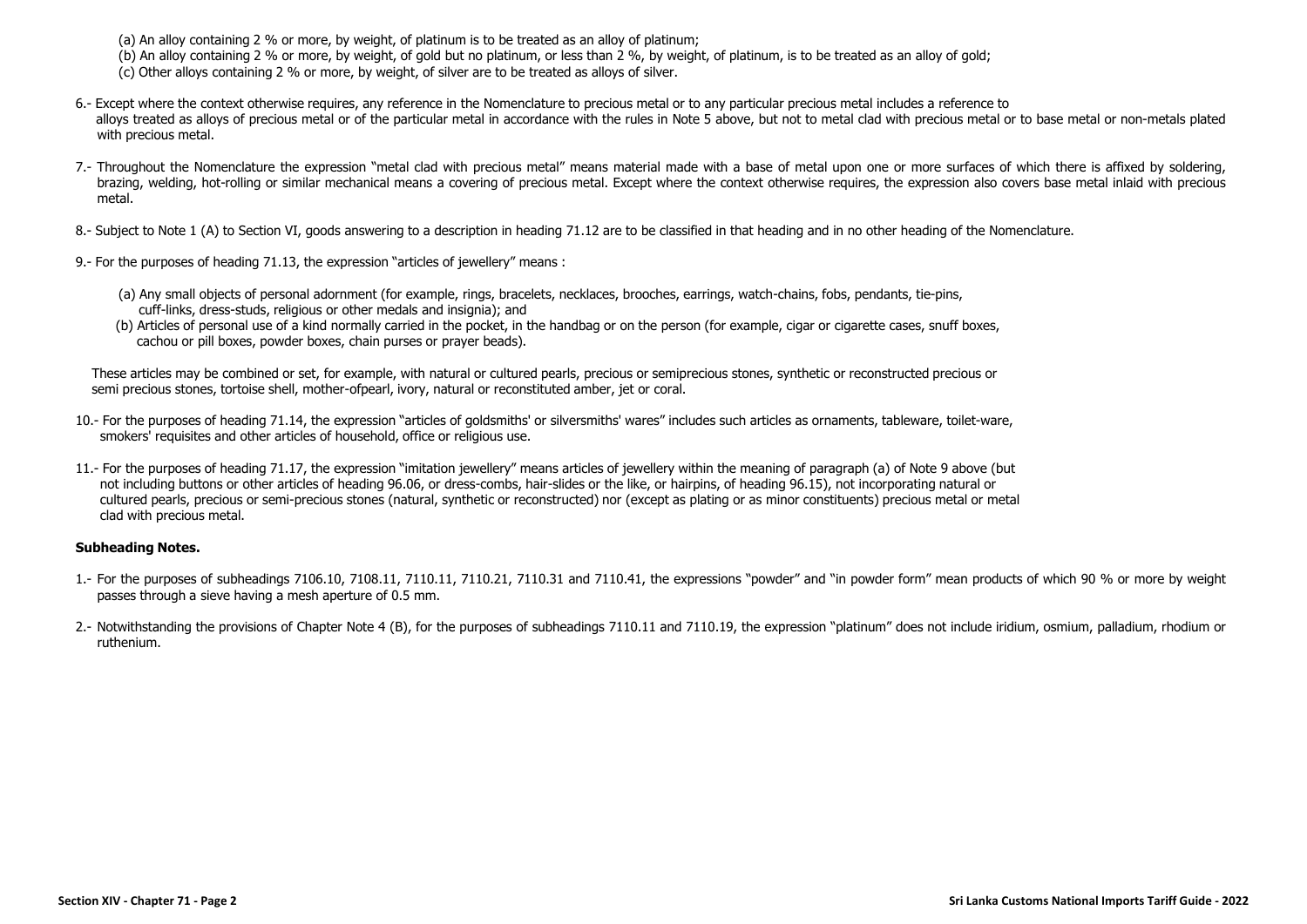|               |                          |                                                                                                                                                                                                                                                                                        |                | ICL/        |           | <b>Preferential Duty</b><br>Gen |           |           |           |                                     |           |              |           |              |                           |            |             | <b>Excise</b> | $\mathbf{s}$       |  |
|---------------|--------------------------|----------------------------------------------------------------------------------------------------------------------------------------------------------------------------------------------------------------------------------------------------------------------------------------|----------------|-------------|-----------|---------------------------------|-----------|-----------|-----------|-------------------------------------|-----------|--------------|-----------|--------------|---------------------------|------------|-------------|---------------|--------------------|--|
| <b>HS Hdg</b> | <b>HS Code</b>           | <b>Description</b>                                                                                                                                                                                                                                                                     | <b>Unit</b>    | <b>SLSI</b> | <b>AP</b> | <b>AD</b>                       | <b>BN</b> | <b>GT</b> | <b>IN</b> | <b>PK</b>                           | <b>SA</b> | <b>SF</b>    | <b>SD</b> | <b>SG</b>    | <b>VAT</b><br><b>Duty</b> | <b>PAL</b> | <b>Cess</b> | (S.P.D)       | $\mathbf{C}$<br>L. |  |
|               |                          | I.- NATURAL OR CULTURED PEARLS<br><b>AND PRECIOUS OR SEMI -</b><br><b>PRECIOUS STONES</b>                                                                                                                                                                                              |                |             |           |                                 |           |           |           |                                     |           |              |           |              |                           |            |             |               |                    |  |
| 71.01         |                          | Pearls, natural or cultured, whether<br>or not worked or graded but not<br>strung, mounted or set; pearls,<br>natural or cultured, temporarily<br>strung for convenience of<br>$transport(+).$                                                                                         |                |             |           |                                 |           |           |           |                                     |           |              |           |              |                           |            |             |               |                    |  |
|               |                          |                                                                                                                                                                                                                                                                                        |                |             |           |                                 |           |           |           |                                     |           |              |           |              |                           |            |             |               |                    |  |
|               | 7101.10.00               | Natural pearls                                                                                                                                                                                                                                                                         | kg             |             |           |                                 |           |           | Free      | Free                                |           | Free         |           | Free         | Free                      | Ex         | Ex          |               |                    |  |
|               | 7101.21.00               | Cultured pearls :<br>Unworked                                                                                                                                                                                                                                                          | kg             |             |           |                                 |           |           | Free      | Free                                |           | Free         |           | Free         | Free                      | Ex         | Ex          |               |                    |  |
|               | 7101.22.00               | Worked                                                                                                                                                                                                                                                                                 | kg             |             |           |                                 |           |           | Free      | Free                                |           | Free         |           | Free         | Free                      | Ex         | Ex          |               |                    |  |
|               |                          |                                                                                                                                                                                                                                                                                        |                |             |           |                                 |           |           |           |                                     |           |              |           |              |                           |            |             |               |                    |  |
| 71.02         |                          | Diamonds, whether or not worked,<br>but not mounted or set $(+)$ .                                                                                                                                                                                                                     |                |             |           |                                 |           |           |           |                                     |           |              |           |              |                           |            |             |               |                    |  |
|               |                          |                                                                                                                                                                                                                                                                                        |                |             |           |                                 |           |           |           |                                     |           |              |           |              |                           |            |             |               |                    |  |
|               | 7102.10.00               | Unsorted                                                                                                                                                                                                                                                                               | carat          |             |           |                                 |           |           |           | $\overline{Free}$ Free              |           | Free         |           | Free         | Free                      | Ex         | Ex          |               |                    |  |
|               |                          | Industrial:                                                                                                                                                                                                                                                                            |                |             |           |                                 |           |           |           |                                     |           |              |           |              |                           |            |             |               |                    |  |
|               | 7102.21.00               | Unworked or simply sawn, cleaved or<br>bruted                                                                                                                                                                                                                                          | carat          |             |           |                                 |           |           |           | Free Free                           |           | Free         |           | Free         | Free                      | Ex         | Ex          |               |                    |  |
|               | 7102.29.00               | Other                                                                                                                                                                                                                                                                                  | carat          |             |           |                                 |           |           | Free      | Free                                |           | Free         |           | Free         | Free                      | Ex         | Ex          |               |                    |  |
|               |                          | Non-industrial:                                                                                                                                                                                                                                                                        |                |             |           |                                 |           |           |           |                                     |           |              |           |              |                           |            |             |               |                    |  |
|               | 7102.31.00               | Unworked or simply sawn, cleaved or<br>bruted                                                                                                                                                                                                                                          | carat          |             |           |                                 |           |           |           | Free   Free                         |           | Free         |           | Free         | Free                      | Ex         | Ex          |               |                    |  |
|               | 7102.39.00               | Other                                                                                                                                                                                                                                                                                  | carat          |             |           |                                 |           |           |           | Free   Free                         |           | Free         |           | Free         | Free                      | Ex         | Ex          |               |                    |  |
|               |                          |                                                                                                                                                                                                                                                                                        |                |             |           |                                 |           |           |           |                                     |           |              |           |              |                           |            |             |               |                    |  |
| 71.03         |                          | Precious stones (other than<br>diamonds) and semi-precious<br>stones, whether or not worked or<br>graded but not strung, mounted or<br>set; ungraded precious stones<br>(other than diamonds) and semi-<br>precious stones, temporarily strung<br>for convenience of transport $(+)$ . |                |             |           |                                 |           |           |           |                                     |           |              |           |              |                           |            |             |               |                    |  |
|               |                          |                                                                                                                                                                                                                                                                                        |                |             |           |                                 |           |           |           |                                     |           |              |           |              |                           |            |             |               |                    |  |
|               | 7103.10.00               | Unworked or simply sawn or roughly<br>shaped                                                                                                                                                                                                                                           | kg             |             |           |                                 |           |           |           | Free Free                           |           | Free         |           | Free         | Free                      | Ex         | Ex          |               |                    |  |
|               |                          | Otherwise worked:                                                                                                                                                                                                                                                                      |                |             |           |                                 |           |           |           |                                     |           |              |           |              |                           |            |             |               |                    |  |
|               | 7103.91.00<br>7103.99.00 | Rubies, sapphires and emeralds<br>Other                                                                                                                                                                                                                                                | carat<br>carat |             |           |                                 |           |           |           | $\overline{Free}$ Free<br>Free Free |           | Free<br>Free |           | Free<br>Free | Free<br>Free              | Ex<br>Ex   | Ex<br>Ex    |               |                    |  |
|               |                          |                                                                                                                                                                                                                                                                                        |                |             |           |                                 |           |           |           |                                     |           |              |           |              |                           |            |             |               |                    |  |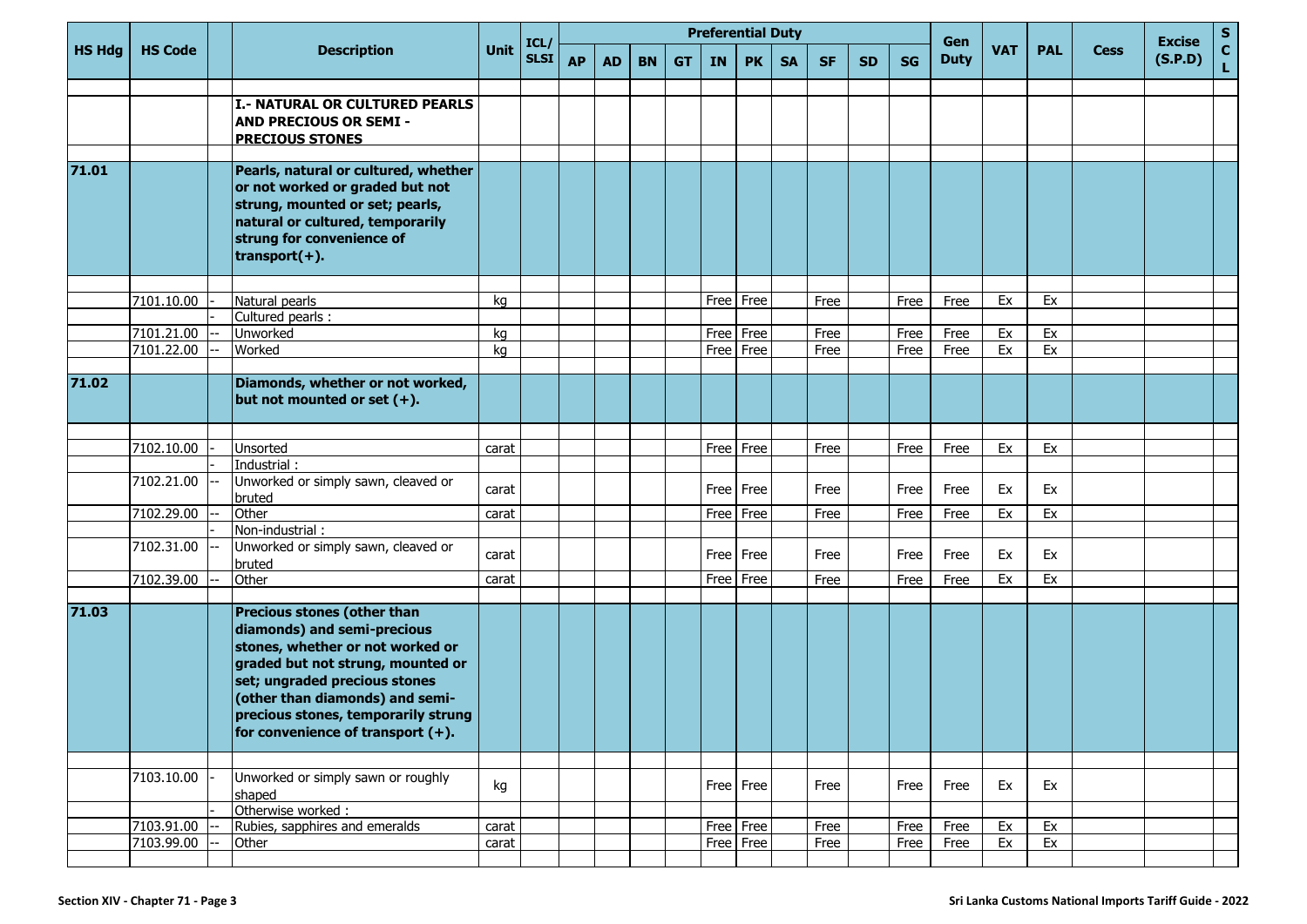|               |                          |                                                                                                                                                                                                                                                                                 |             |                     | <b>Preferential Duty</b> |           |           |           |              |              |           |              |           |              |                    |            |            |             | <b>Excise</b> | S           |
|---------------|--------------------------|---------------------------------------------------------------------------------------------------------------------------------------------------------------------------------------------------------------------------------------------------------------------------------|-------------|---------------------|--------------------------|-----------|-----------|-----------|--------------|--------------|-----------|--------------|-----------|--------------|--------------------|------------|------------|-------------|---------------|-------------|
| <b>HS Hdg</b> | <b>HS Code</b>           | <b>Description</b>                                                                                                                                                                                                                                                              | Unit        | ICL/<br><b>SLSI</b> | <b>AP</b>                | <b>AD</b> | <b>BN</b> | <b>GT</b> | <b>IN</b>    | <b>PK</b>    | <b>SA</b> | <b>SF</b>    | <b>SD</b> | <b>SG</b>    | Gen<br><b>Duty</b> | <b>VAT</b> | <b>PAL</b> | <b>Cess</b> | (S.P.D)       | $\mathbf c$ |
| 71.04         |                          | Synthetic or reconstructed precious<br>or semi-precious stones, whether or<br>not worked or graded but not<br>strung, mounted or set; ungraded<br>synthetic or reconstructed precious<br>or semi-precious stones,<br>temporarily strung for convenience<br>of transport $(+)$ . |             |                     |                          |           |           |           |              |              |           |              |           |              |                    |            |            |             |               |             |
|               |                          |                                                                                                                                                                                                                                                                                 |             |                     |                          |           |           |           |              |              |           |              |           |              |                    |            |            |             |               |             |
|               | 7104.10.00<br>7104.20.00 | Piezo-electric quartz<br>Other, unworked or simply sawn or                                                                                                                                                                                                                      | kq          |                     |                          |           |           |           | Free         | Free         |           | Free         |           | Free         | Free               | Ex         | Ex         |             |               |             |
|               |                          | roughly shaped                                                                                                                                                                                                                                                                  | kg          |                     |                          |           |           |           | Free I       | Free         |           | Free         |           | Free         | Free               | Ex         | Ex         |             |               |             |
|               | 7104.90.00               | Other                                                                                                                                                                                                                                                                           | kg          |                     |                          |           |           |           | Free         | Free         |           | Free         |           | Free         | Free               | Ex         | Ex         |             |               |             |
| 71.05         |                          | Dust and powder of natural or<br>synthetic precious or semi-precious<br>stones.                                                                                                                                                                                                 |             |                     |                          |           |           |           |              |              |           |              |           |              |                    |            |            |             |               |             |
|               |                          |                                                                                                                                                                                                                                                                                 |             |                     |                          |           |           |           |              |              |           |              |           |              |                    |            |            |             |               |             |
|               | 7105.10.00<br>7105.90.00 | Of diamonds<br>Other                                                                                                                                                                                                                                                            | carat<br>kg |                     |                          |           |           |           | Free<br>Free | Free<br>Free |           | Free<br>Free |           | Free<br>Free | Free<br>Free       | Ex<br>Ex   | Ex<br>Ex   |             |               |             |
|               |                          |                                                                                                                                                                                                                                                                                 |             |                     |                          |           |           |           |              |              |           |              |           |              |                    |            |            |             |               |             |
|               |                          | <b>III.- PRECIOUS METALS AND</b><br><b>METALS CLAD WITH PRECIOUS</b><br><b>METAL</b>                                                                                                                                                                                            |             |                     |                          |           |           |           |              |              |           |              |           |              |                    |            |            |             |               |             |
| 71.06         |                          | Silver (including silver plated with<br>gold or platinum), unwrought or in<br>semi-manufactured forms, or in<br>powder form.                                                                                                                                                    |             |                     |                          |           |           |           |              |              |           |              |           |              |                    |            |            |             |               |             |
|               |                          |                                                                                                                                                                                                                                                                                 |             |                     |                          |           |           |           |              |              |           |              |           |              |                    |            |            |             |               |             |
|               | 7106.10.00               | Powder                                                                                                                                                                                                                                                                          | kg          |                     |                          |           |           |           | Free         | Free         |           | Free         |           | Free         | Free               | Ex         | Ex         |             |               |             |
|               | 7106.91.00               | Other:<br>Unwrought                                                                                                                                                                                                                                                             | kg          |                     |                          |           |           |           | Free         | Free         |           | Free         |           | Free         | Free               | Ex         | Ex         |             |               |             |
|               | 7106.92.00               | Semi-manufactured                                                                                                                                                                                                                                                               | kg          |                     |                          |           |           |           | Free         | Free         |           | Free         |           | Free         | Free               | Ex         | Ex         |             |               |             |
|               |                          |                                                                                                                                                                                                                                                                                 |             |                     |                          |           |           |           |              |              |           |              |           |              |                    |            |            |             |               |             |
| 71.07         | 7107.00.00               | Base metals clad with silver, not<br>further worked than semi-<br>manufactured.                                                                                                                                                                                                 | kg          |                     |                          |           |           |           |              | Free Free    |           | Free         |           | Free         | Free               | Ex         | Ex         |             |               |             |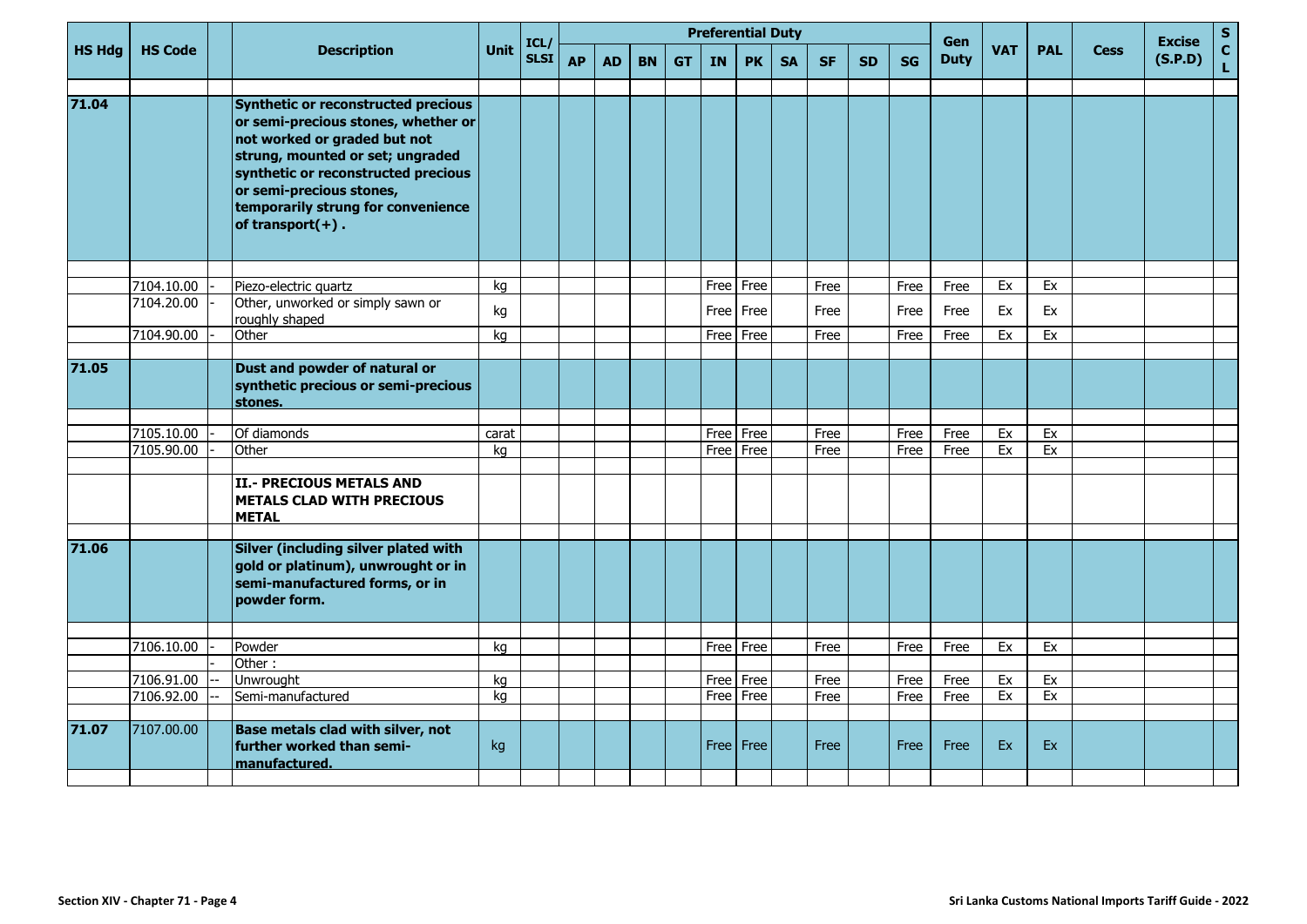|               |                |                                         |             | ICL/        | <b>Preferential Duty</b> |           |           |           |           |             |           |           |           |           | Gen         |            |            |             | <b>Excise</b> | $\frac{S}{C}$ |
|---------------|----------------|-----------------------------------------|-------------|-------------|--------------------------|-----------|-----------|-----------|-----------|-------------|-----------|-----------|-----------|-----------|-------------|------------|------------|-------------|---------------|---------------|
| <b>HS Hdg</b> | <b>HS Code</b> | <b>Description</b>                      | <b>Unit</b> | <b>SLSI</b> | <b>AP</b>                | <b>AD</b> | <b>BN</b> | <b>GT</b> | <b>IN</b> | <b>PK</b>   | <b>SA</b> | <b>SF</b> | <b>SD</b> | <b>SG</b> | <b>Duty</b> | <b>VAT</b> | <b>PAL</b> | <b>Cess</b> | (S.P.D)       | L.            |
|               |                |                                         |             |             |                          |           |           |           |           |             |           |           |           |           |             |            |            |             |               |               |
| 71.08         |                | Gold (including gold plated with        |             |             |                          |           |           |           |           |             |           |           |           |           |             |            |            |             |               |               |
|               |                | platinum) unwrought or in semi-         |             |             |                          |           |           |           |           |             |           |           |           |           |             |            |            |             |               |               |
|               |                | manufactured forms, or in powder        |             |             |                          |           |           |           |           |             |           |           |           |           |             |            |            |             |               |               |
|               |                | form.                                   |             |             |                          |           |           |           |           |             |           |           |           |           |             |            |            |             |               |               |
|               |                |                                         |             |             |                          |           |           |           |           |             |           |           |           |           |             |            |            |             |               |               |
|               |                | Non-monetary:                           |             |             |                          |           |           |           |           |             |           |           |           |           |             |            |            |             |               |               |
|               | 7108.11.00     | Powder                                  | kq          |             |                          |           |           |           |           | Free Free   |           | 4%        |           | Free      | 15%         | Ex         | Ex         |             |               |               |
|               | 7108.12.00     | Other unwrought forms                   | kg          |             |                          |           |           |           | Free      | Free        |           | 4%        |           | Free      | 15%         | Ex         | Ex         |             |               |               |
|               | 7108.13.00     | Other semi-manufactured forms           | ka          |             |                          |           |           |           | Free      | Free        |           | 4%        |           | Free      | 15%         | Ex         | Ex         |             |               |               |
|               | 7108.20.00     | Monetary                                | kg          |             |                          |           |           |           |           | Free Free   |           | 4%        |           | Free      | 15%         | Ex         | Ex         |             |               |               |
|               |                |                                         |             |             |                          |           |           |           |           |             |           |           |           |           |             |            |            |             |               |               |
| 71.09         | 7109.00.00     | <b>Base metals or silver, clad with</b> |             |             |                          |           |           |           |           |             |           |           |           |           |             |            |            |             |               |               |
|               |                | gold, not further worked than semi-     | kg          |             |                          |           |           |           |           | Free Free   |           | Free      |           | Free      | Free        | 8%         | Ex         |             |               |               |
|               |                | manufactured.                           |             |             |                          |           |           |           |           |             |           |           |           |           |             |            |            |             |               |               |
|               |                |                                         |             |             |                          |           |           |           |           |             |           |           |           |           |             |            |            |             |               |               |
| 71.10         |                | Platinum, unwrought or in semi-         |             |             |                          |           |           |           |           |             |           |           |           |           |             |            |            |             |               |               |
|               |                | manufactured forms, or in powder        |             |             |                          |           |           |           |           |             |           |           |           |           |             |            |            |             |               |               |
|               |                | lform.                                  |             |             |                          |           |           |           |           |             |           |           |           |           |             |            |            |             |               |               |
|               |                |                                         |             |             |                          |           |           |           |           |             |           |           |           |           |             |            |            |             |               |               |
|               |                | Platinum:                               |             |             |                          |           |           |           |           |             |           |           |           |           |             |            |            |             |               |               |
|               | 7110.11.00     | Unwrought or in powder form             | kg          |             |                          |           |           |           |           | Free Free   |           | Free      |           | Free      | Free        | Ex         | Ex         |             |               |               |
|               | 7110.19.00     | Other                                   | ka          |             |                          |           |           |           |           | Free   Free |           | Free      |           | Free      | Free        | Ex         | Ex         |             |               |               |
|               |                | Palladium:                              |             |             |                          |           |           |           |           |             |           |           |           |           |             |            |            |             |               |               |
|               | 7110.21.00     | Unwrought or in powder form             | kg          |             |                          |           |           |           |           | Free Free   |           | Free      |           | Free      | Free        | Ex         | Ex         |             |               |               |
|               | 7110.29.00     | Other                                   | ka          |             |                          |           |           |           | Free      | Free        |           | Free      |           | Free      | Free        | Ex         | Ex         |             |               |               |
|               |                | Rhodium:                                |             |             |                          |           |           |           |           |             |           |           |           |           |             |            |            |             |               |               |
|               | 7110.31.00     | Unwrought or in powder form             | kg          |             |                          |           |           |           |           | Free   Free |           | Free      |           | Free      | Free        | Ex         | Ex         |             |               |               |
|               | 7110.39.00     | Other                                   | kg          |             |                          |           |           |           |           | Free Free   |           | Free      |           | Free      | Free        | Ex         | Ex         |             |               |               |
|               |                | Iridium, osmium and ruthenium:          |             |             |                          |           |           |           |           |             |           |           |           |           |             |            |            |             |               |               |
|               | 7110.41.00     | Unwrought or in powder form             | kg          |             |                          |           |           |           |           | Free   Free |           | Free      |           | Free      | Free        | Ex         | Ex         |             |               |               |
|               | 7110.49.00     | Other                                   | ka          |             |                          |           |           |           |           | Free Free   |           | Free      |           | Free      | Free        | Ex         | Ex         |             |               |               |
|               |                |                                         |             |             |                          |           |           |           |           |             |           |           |           |           |             |            |            |             |               |               |
| 71.11         | 7111.00.00     | Base metals, silver or gold, clad       |             |             |                          |           |           |           |           |             |           |           |           |           |             |            |            |             |               |               |
|               |                | with platinum, not further worked       |             |             |                          |           |           |           |           | Free   Free |           | Free      |           | Free      | Free        | 8%         | Ex         |             |               |               |
|               |                | than semi-manufactured.                 | kg          | L.          |                          |           |           |           |           |             |           |           |           |           |             |            |            |             |               |               |
|               |                |                                         |             |             |                          |           |           |           |           |             |           |           |           |           |             |            |            |             |               |               |
|               |                |                                         |             |             |                          |           |           |           |           |             |           |           |           |           |             |            |            |             |               |               |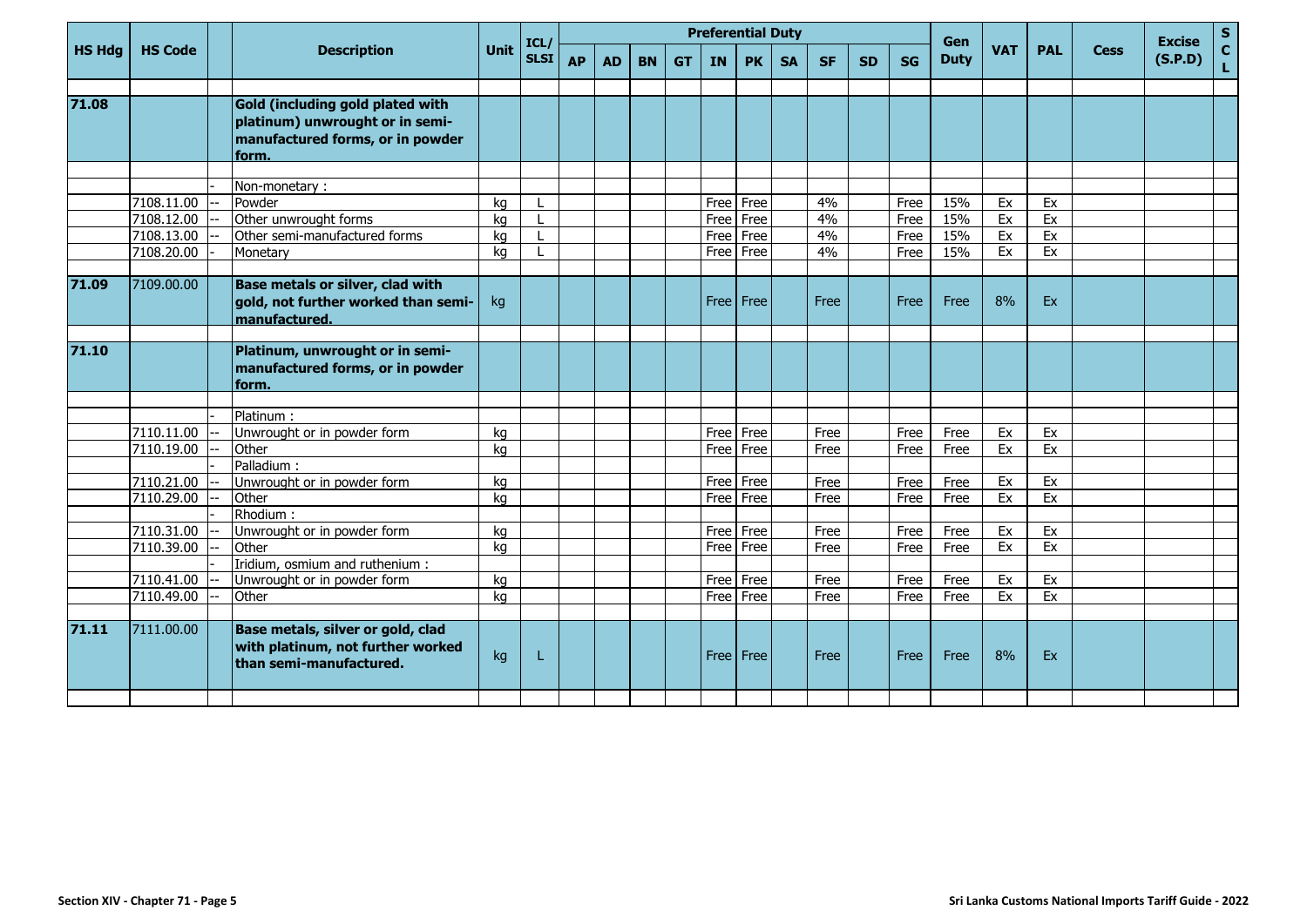|               | <b>HS Code</b> |     |                                                                                                                                                                                                                                              |             |                     |           | <b>Preferential Duty</b><br>Gen |           |           |           |           |           |           |           |           |             |            |            | <b>Excise</b> | $S_{C}$ |    |
|---------------|----------------|-----|----------------------------------------------------------------------------------------------------------------------------------------------------------------------------------------------------------------------------------------------|-------------|---------------------|-----------|---------------------------------|-----------|-----------|-----------|-----------|-----------|-----------|-----------|-----------|-------------|------------|------------|---------------|---------|----|
| <b>HS Hdg</b> |                |     | <b>Description</b>                                                                                                                                                                                                                           | <b>Unit</b> | ICL/<br><b>SLSI</b> | <b>AP</b> | <b>AD</b>                       | <b>BN</b> | <b>GT</b> | <b>IN</b> | <b>PK</b> | <b>SA</b> | <b>SF</b> | <b>SD</b> | <b>SG</b> | <b>Duty</b> | <b>VAT</b> | <b>PAL</b> | <b>Cess</b>   | (S.P.D) | L. |
| 71.12         |                |     | <b>Waste and scrap of precious metal</b><br>or of metal clad with precious<br>metal; other waste and scrap<br>containing precious metal or<br>precious metal compounds, of a<br>kind used principally for the<br>recovery of precious metal. |             |                     |           |                                 |           |           |           |           |           |           |           |           |             |            |            |               |         |    |
|               | 7112.30        |     | Ash containing precious metal or                                                                                                                                                                                                             |             |                     |           |                                 |           |           |           |           |           |           |           |           |             |            |            |               |         |    |
|               |                |     | precious metal compounds :                                                                                                                                                                                                                   |             |                     |           |                                 |           |           |           |           |           |           |           |           |             |            |            |               |         |    |
|               | 7112.30.10     |     | Containing gold, including metal clad<br>with gold but excluding sweepings<br>containing other precious metals                                                                                                                               | kg          |                     |           |                                 |           |           |           | Free Free |           | Free      |           | Free      | Free        | 8%         | 10.0%      |               |         |    |
|               | 7112.30.90     |     | Other                                                                                                                                                                                                                                        | kg          |                     |           |                                 |           |           |           | Free Free |           | Free      |           | Free      | Free        | 8%         | 10.0%      |               |         |    |
|               |                |     | Other:                                                                                                                                                                                                                                       |             |                     |           |                                 |           |           |           |           |           |           |           |           |             |            |            |               |         |    |
|               | 7112.91.00     |     | Of gold, including metal clad with gold<br>but excluding sweepings containing<br>other precious metals                                                                                                                                       | kg          |                     |           |                                 |           |           |           | Free Free |           | Free      |           | Free      | Free        | 8%         | 10.0%      |               |         |    |
|               | 7112.92.00     |     | Of platinum, including metal clad with<br>platinum but excluding sweepings<br>containing other precious metals                                                                                                                               | kg          | L                   |           |                                 |           |           |           | Free Free |           | Free      |           | Free      | Free        | 8%         | 10.0%      |               |         |    |
|               | 7112.99.00     |     | Other                                                                                                                                                                                                                                        | kg          |                     |           |                                 |           |           |           | Free Free |           | Free      |           | Free      | Free        | 8%         | 10.0%      |               |         |    |
|               |                |     |                                                                                                                                                                                                                                              |             |                     |           |                                 |           |           |           |           |           |           |           |           |             |            |            |               |         |    |
|               |                |     | III.- JEWELLERY GOLDSMITHS'<br><b>AND SILVERSMITHS' WARES AND</b><br><b>OTHER ARTICLES</b>                                                                                                                                                   |             |                     |           |                                 |           |           |           |           |           |           |           |           |             |            |            |               |         |    |
| 71.13         |                |     | <b>Articles of jewellery and parts</b><br>thereof, of precious metal or of<br>metal clad with precious metal.                                                                                                                                |             |                     |           |                                 |           |           |           |           |           |           |           |           |             |            |            |               |         |    |
|               |                |     |                                                                                                                                                                                                                                              |             |                     |           |                                 |           |           |           |           |           |           |           |           |             |            |            |               |         |    |
|               |                |     | Of precious metal whether or not plated                                                                                                                                                                                                      |             |                     |           |                                 |           |           |           |           |           |           |           |           |             |            |            |               |         |    |
|               | 7113.11        |     | or clad with precious metal :<br>Of silver, whether or not plated or clad<br>with other precious metal :                                                                                                                                     |             |                     |           |                                 |           |           |           |           |           |           |           |           |             |            |            |               |         |    |
|               | 7113.11.10     |     | Articles                                                                                                                                                                                                                                     | kg          |                     |           |                                 |           |           |           | Free Free |           | Free      | Free      | Free      | Free        | 8%         | 10.0%      |               |         |    |
|               | 7113.11.90     |     | Parts                                                                                                                                                                                                                                        | kg          |                     |           |                                 |           |           |           | Free Free |           | Free      | Free      | Free      | Free        | 8%         | Ex         |               |         |    |
|               | 7113.19        |     | Of other precious metal, whether or not<br>plated or clad with precious metal :                                                                                                                                                              |             |                     |           |                                 |           |           |           |           |           |           |           |           |             |            |            |               |         |    |
|               | 7113.19.10 --- |     | Articles                                                                                                                                                                                                                                     | kg          |                     |           |                                 |           |           |           | Free Free |           | Free      | Free      | Free      | Free        | 8%         | 10.0%      | 10%           |         |    |
|               | 7113.19.90     |     | Parts                                                                                                                                                                                                                                        | kg          |                     |           |                                 |           |           |           | Free Free |           | Free      | Free      | Free      | Free        | 8%         | 10.0%      |               |         |    |
|               | 7113.20        |     | Of base metal clad with precious metal :                                                                                                                                                                                                     |             |                     |           |                                 |           |           |           |           |           |           |           |           |             |            |            |               |         |    |
|               | 7113.20.10     | --- | Articles                                                                                                                                                                                                                                     | kg          |                     |           |                                 |           |           |           | Free Free |           | Free      | Free      | Free      | Free        | 8%         | 10.0%      |               |         |    |
|               | 7113.20.90 --- |     | Parts                                                                                                                                                                                                                                        | kg          |                     |           |                                 |           |           |           | Free Free |           | Free      | Free      | Free      | Free        | 8%         | Ex         |               |         |    |